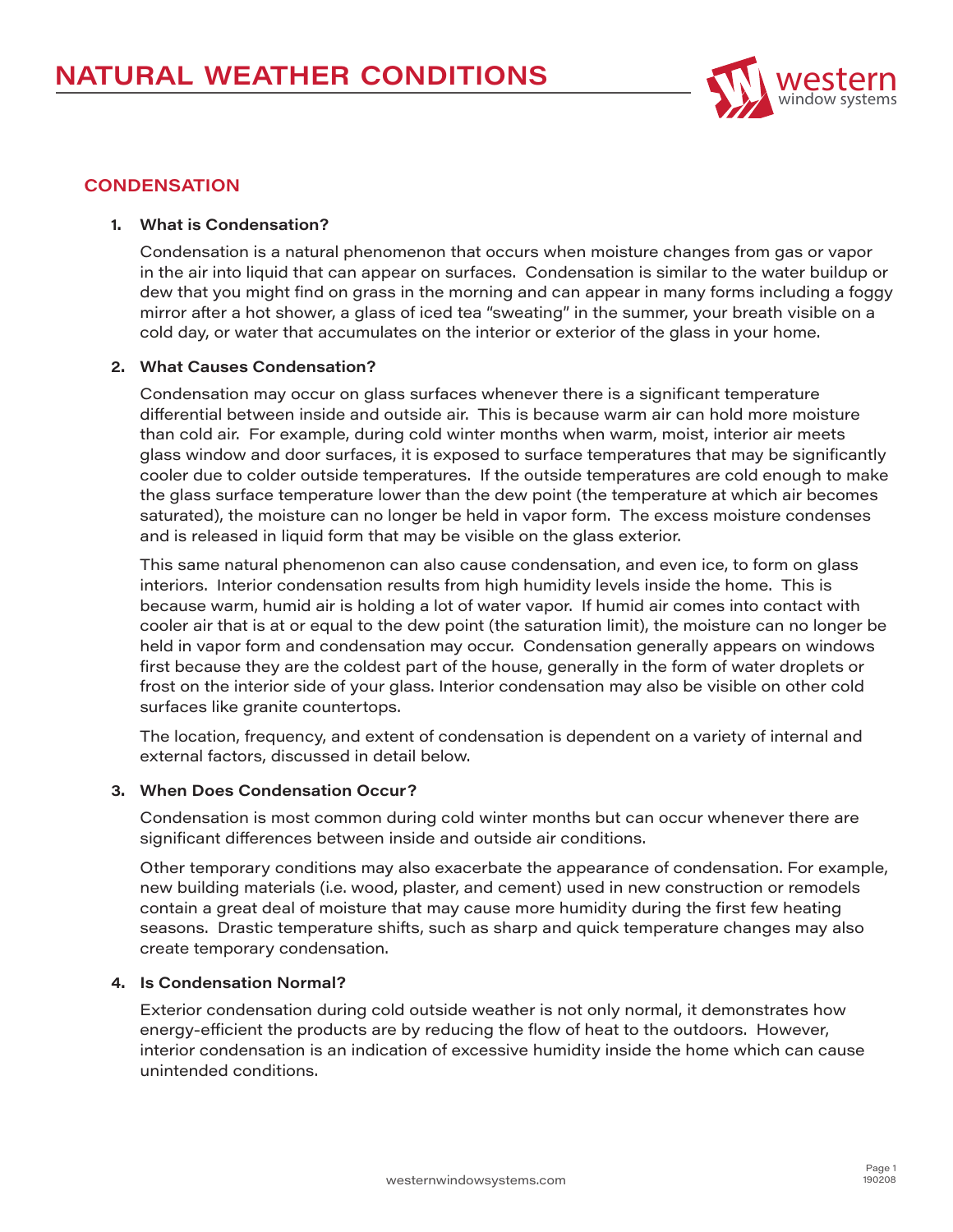

## **5. Does Condensation Indicate a Glass Performance Issue?**

Neither exterior nor interior condensation is caused by the glass surfaces of windows and doors and does not indicate a product performance defect or flaw. The glass simply provides a surface on which the naturally occurring liquid moisture can condense.

Condensation can even occur on some windows and not others because the location, frequency, and extent of condensation is dependent on several interrelated interior and outside conditions in addition to temperature differentials, such as internal air circulation and ventilation, room temperatures, air register location, window size, glass type, the existence and type of window coverings and screens, proximity of the window to water sources, such as plants, open fish tanks, indoor pools, hot tubs, or fountains, the direction the windows are facing, the elevation of the windows, wind direction, and sun exposure.

In fact, the only type of condensation that may indicate a glass performance issue is condensation between the two pieces of insulating glass. If you observe this condition, contact your Registered Dealer or a WWS sales representative.

#### **6. Steps You Can Take to Reduce the Appearance of Condensation.**

Although condensation is not ordinarily indicative of any glass performance issue, it should be addressed to avoid unintended consequences throughout the home. For example, if excessive humidity is causing condensation it may also be causing other conditions including a musty interior smell, water saturation, staining, or discoloration on interior surfaces, furnishings, insulation, and other building materials (including fenestration sashes and frames), blistering or peeling paint, damp spots on the ceiling or even health hazards such as mold or mildew.

To reduce the appearance of external condensation, you can take the following steps:

- raise inside temperatures;
- direct warm-air ducts toward the windows to heat the air around the glass surface, enabling it to hold more moisture;
- increase ventilation and circulation inside the home (i.e. running kitchen and bathroom exhaust fans longer and more frequently, opening the windows for a short time each day (especially after activities that cause significant steam like showering, laundry, and cooking), open interior doors, and making sure blinds, drapes, and screens are open so that the flow of warm air to the glass isn't restricted);
- remove or trim trees and shrubbery outside the home to promote air circulation;
- reduce air infiltration into the home (i.e. replace drafty windows and doors, seal cracks and replace/repair an older roof or siding).

If you are observing interior condensation, interior humidity levels should be lowered by reducing moisture sources, including:

- turning off or lowering humidifiers;
- not air-drying clothes indoors;
- properly vent appliances to the outside;
- using exhaust fans;
- closing doors and windows to high moisture areas, such as greenhouses, large aquariums, or indoor pools or hot tubs;